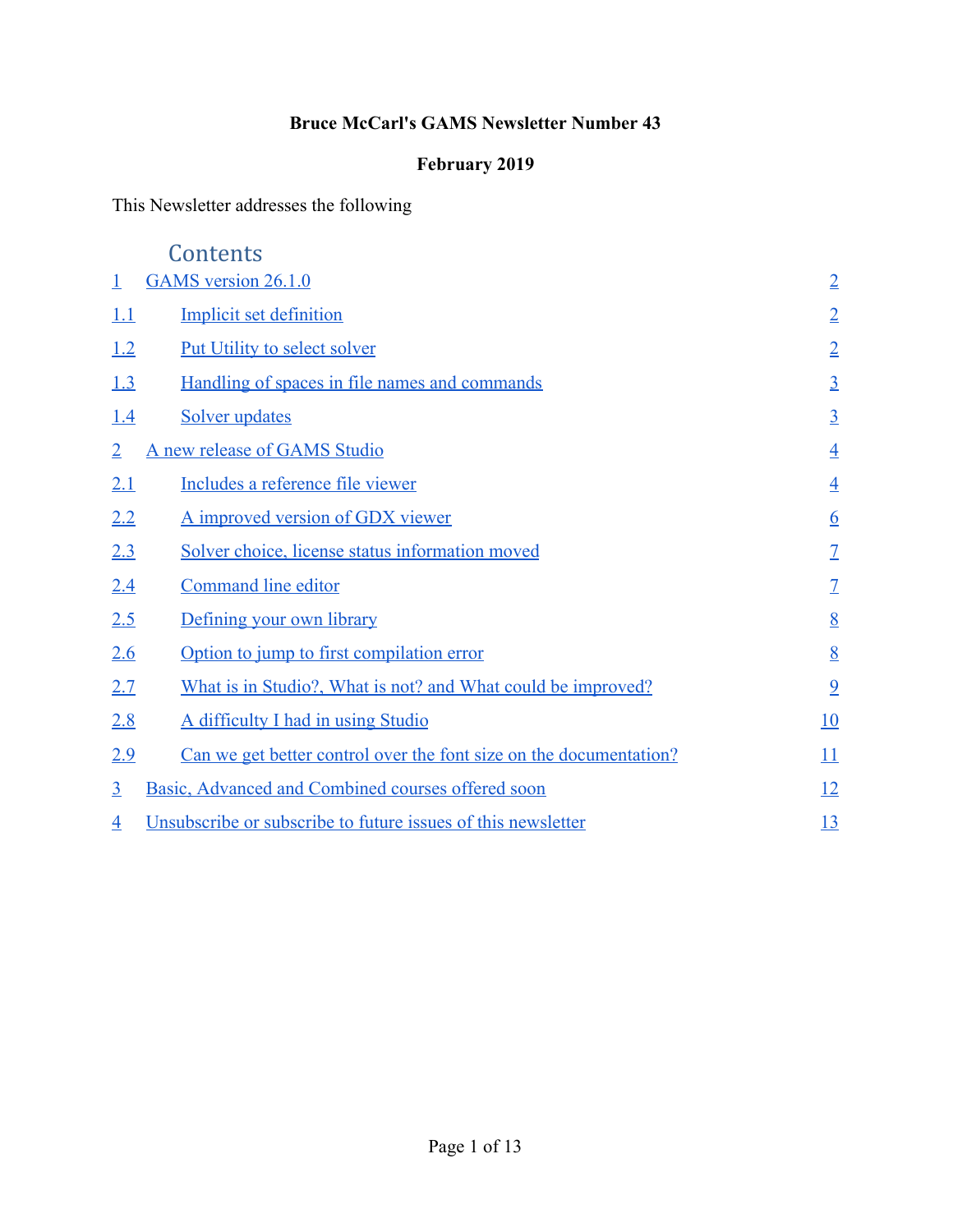# <span id="page-1-0"></span>1 GAMS version 26.1.0

Within the last couple of weeks we saw a new GAMS release. Here I comment on some of its features. Note I am no longer updating the McCarl Guide so for more information see the official GAMS guide accessible on the web through the IDE of through Studio.

# <span id="page-1-1"></span>1.1 Implicit set definition

GAMS has now introduced a way of implicitly defining set based on the names used in data input. One does this at compile time (so the set can be used in defining domains). This is done for example by using a new syntax feature which involves inserting one or more **<** 's as follows

```
Set I set to be implicitly defined
      J another set
* Below the < tells GAMS to draw the set elements for I and j from
* the elements associated with data in a
Table a(I<,j<)
       J1 J2
I1 4 3
I2 7 4;
Display I,j;
```
The **<** can be used more than once in conjunction with **\$onmulti** which **merges** in new entries or the new command **\$onmultiR** which **replaces** the previous set definition.

# <span id="page-1-2"></span>1.2 Put Utility to select solver

A new **[put\\_utility](https://www.gams.com/26/docs/UG_Put.html#UG_Put_PutUtil)** keyword **solver** was added that allows one to select a solver for a particular model type or all possible model types. An example follows

```
Set slv solvers to use in solving the MIP / CPLEX, mosek, xpress/;
*loop solving with each of these solvers
loop(slv,
   put_utility 'solver' / 'mip' / slv.tl:0;
   solve mymodel using mip maximizing myobjective;
);
```
Additionally the command to use a solver in this case Conopt for all applicable models it can be applied to is

```
put_utility 'solver' / '*' / 'Conopt';
```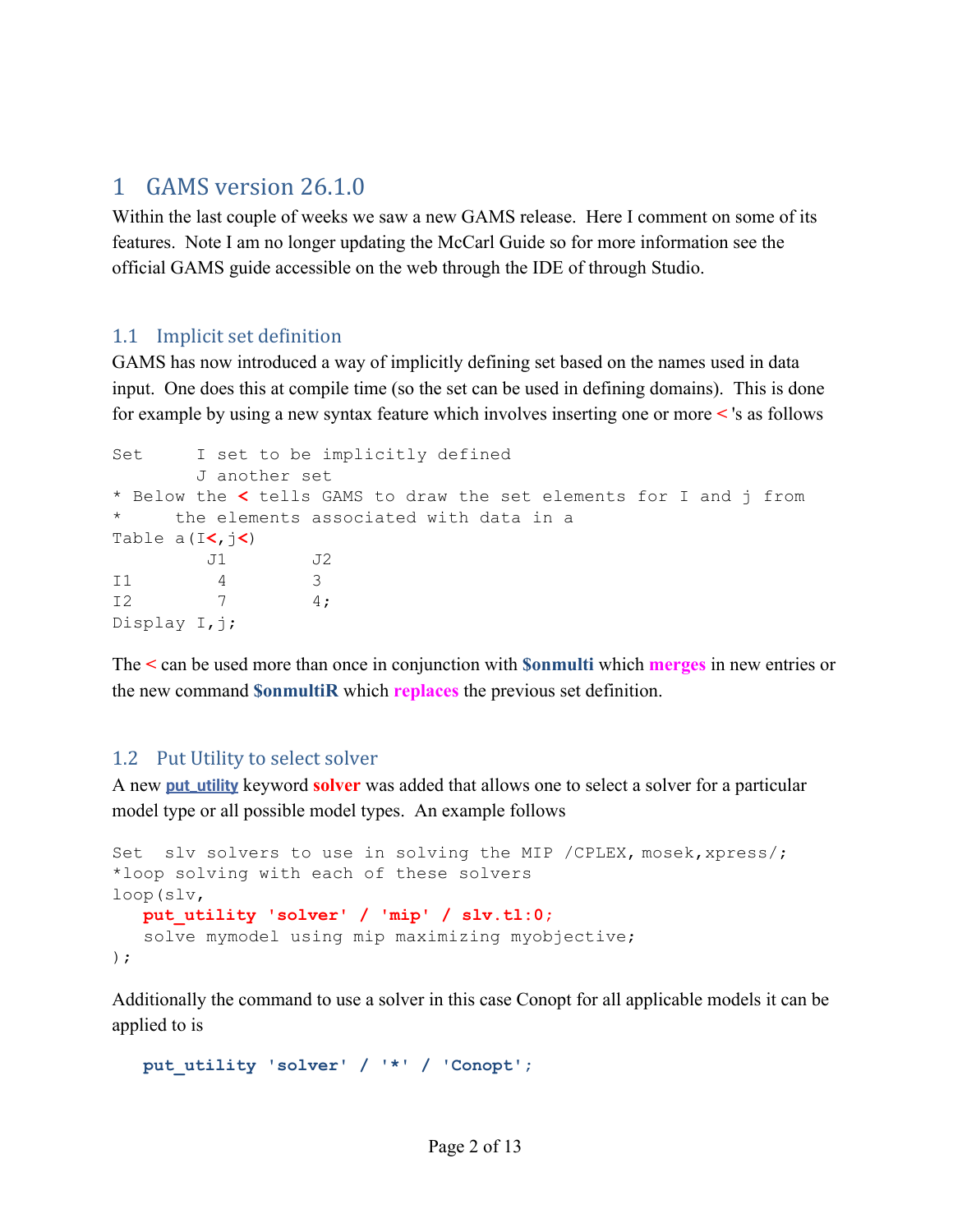# <span id="page-2-0"></span>1.3 Handling of spaces in file names and commands

GAMS was altered to better accommodate spaces in file and directory names plus eliminate associated error messages. Simultaneously the reading of command-line arguments on non-Windows platforms was also changed to better accommodate spaces and eliminating the need for extra quoting.

# <span id="page-2-1"></span>1.4 Solver updates

A lot of solver updates were added with what appears to me to be significant new features or improvements added for Baron, Conopt 4 , Kestrel, Knitro, Lindo/LindoGlobal, LocalSolver, OdhCplex, Path, Scip, SoPlex and Xpress. Also a new solver called Selkie was introduced which is an EMP problem type solver that implements decomposition methods for multi-agent equilibrium and related models.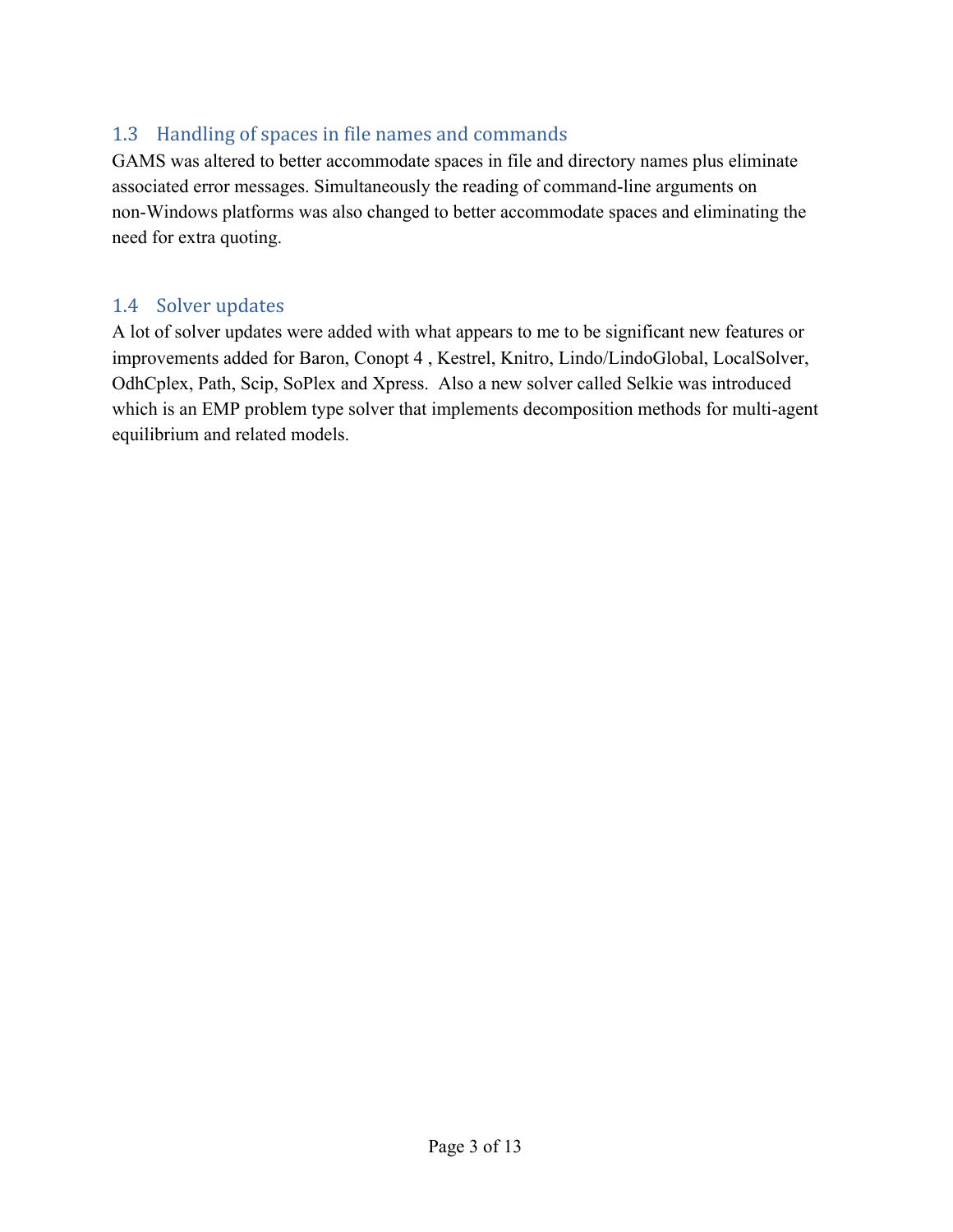# <span id="page-3-0"></span>2 A new release of GAMS Studio

The most recent release contains a substantial upgrade of GAMS Studio. Below I discuss what I consider to be important elements of this version of Studio.

#### <span id="page-3-1"></span>2.1 Includes a reference file viewer

A few years ago I worked with the GAMS staff to create a viewing/navigation procedure to help a user unravel the location and use of parameters, sets, variable, etc. This was designed for use in the context of a GAMS implementation with multiple include files and was implemented in the IDE. As of this release, Studio contains this feature. The basics function is discussed in the Studio or GAMS IDE documentation under the topic Reference File Viewer or more extensively in the McCarl Guide under the topic Refreader. To access the McCarl guide treatment go to <https://www.gams.com/fileadmin/community/contrib/doc/mccarlgamsuserguide.pdf>and use search to find Refreader.

Briefly one accesses this feature by

- 1. Running a job with the added command line instruction  $\mathbf{r}$ =myname which creates the file myname.ref. Note the file name is chosen by the use so rf=list is also possible resulting in the file list.ref. GAMS adds the ref extension if it is not in the file name.
- 2. Opening the ref file by clicking on a blue line in the output window that starts with RefFile. This can also be directly opened using the file open dialogue.
- 3. Navigates the files included in the model using a window like that below (where the run used the GAMS file rf=list yielding list.ref.

An example was created using the McCarl guide example file **transint.gms** that integrates three other files. Note the run used the GAMS command line entry rf=list yielding a RefFile named list.ref. On my machine the **transint.gms** file is located in **C:\GAMS\win64\26.1\mccarl.** The command line entry in Studio is pictured below as is the output file with the clickable link

| GAMS Studio                                                                                                               |                                                                                                                                                                                                                                                  |                                                                                                                                                                                                                                                                                                                                                                                                                             |
|---------------------------------------------------------------------------------------------------------------------------|--------------------------------------------------------------------------------------------------------------------------------------------------------------------------------------------------------------------------------------------------|-----------------------------------------------------------------------------------------------------------------------------------------------------------------------------------------------------------------------------------------------------------------------------------------------------------------------------------------------------------------------------------------------------------------------------|
| File Edit GAMS View Help                                                                                                  |                                                                                                                                                                                                                                                  | Output                                                                                                                                                                                                                                                                                                                                                                                                                      |
| Option<br>$\blacktriangleright$<br>$\mathbb{G}$<br>$rf = list$<br>F x<br>Explorer<br>$\vee$ tranint<br><b>tranint.gms</b> | tranint.gms<br>Welcome <sup>[23]</sup><br>2 Sontext<br>3 illustrate file includes<br>4 Integrating part of transport mod<br>6 Sofftext<br>7 Option DmpOpt;<br>9 \$include trandata.gms<br>10 \$include tranmodl.gms<br>11 \$include tranrept.gms | License Admin: Bruce McCarl,<br>--- Starting compilation<br>$---$ tranint.gms $(9)$ 2 Mb<br>--- . trandata.gms (32) 3 Mb<br>$---$ tranint.gms $(10)$ 3 Mb<br>--- . tranmodl.gms(34) 3 Mb<br>--- tranint.gms(11) 3 Mb<br>. tranrept.gms(36) 3 Mb<br>$\ldots$ trannest.gms (16) 3 Mb<br>. tranrept.gms (57) 3 Mb<br>$+$ ranint $cma/271$ 2 Mh<br>RefFile C:\GAMS\win64\26.1\mccarl<br><u>DIGHTHIC CACONDION CIGOSCULUIUUI</u> |
|                                                                                                                           | 13 Sontext<br>14 #user model library stuff                                                                                                                                                                                                       | tranint.gms $(51)$ 4 Mb<br>Generating LP model TRANSPORT<br>$traint.cms(63)$ 4 Mb                                                                                                                                                                                                                                                                                                                                           |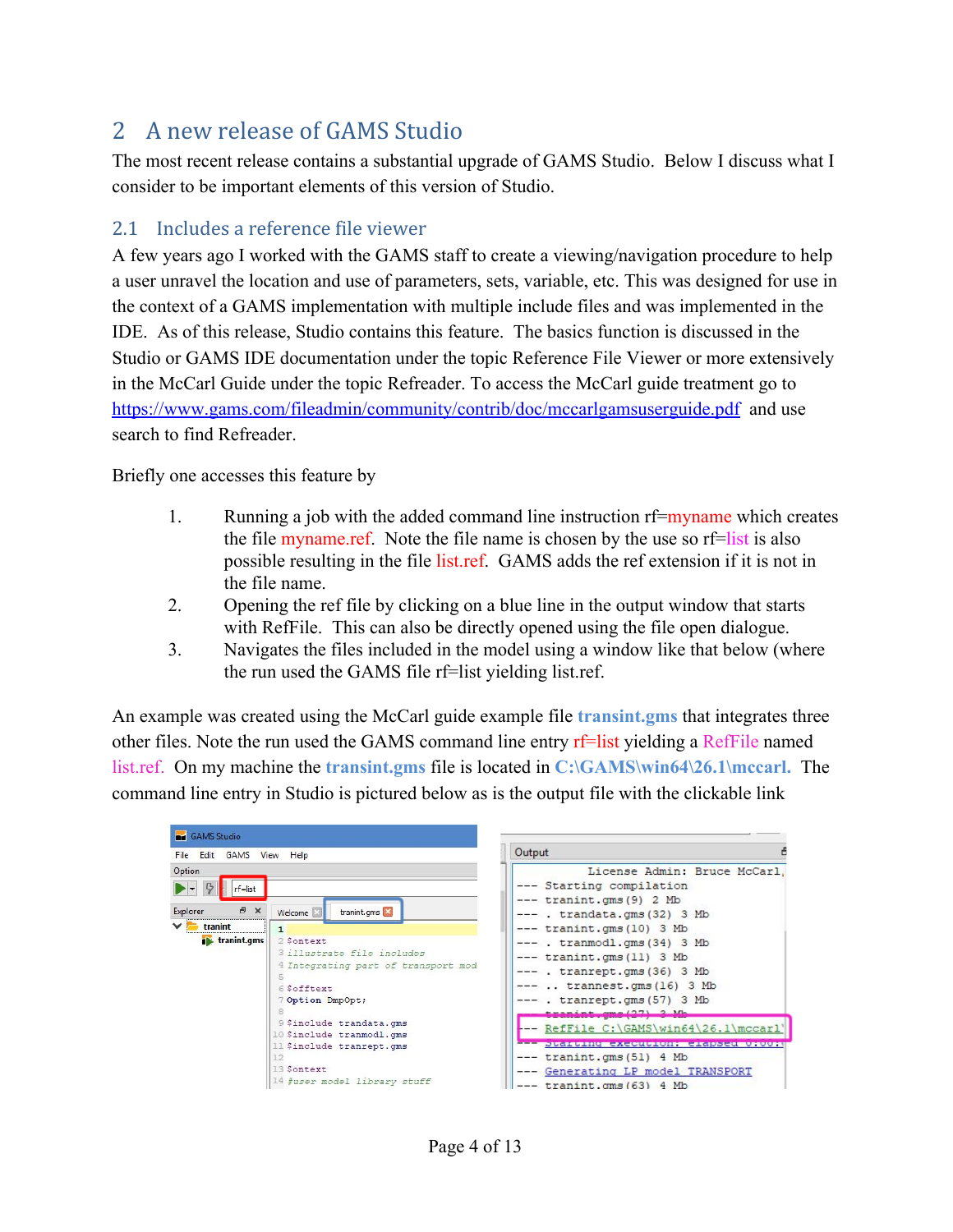| tranint              | All Symbols (19)                                                                    |           |                     |                 |                |
|----------------------|-------------------------------------------------------------------------------------|-----------|---------------------|-----------------|----------------|
| Ы<br>list.ref        | Set(2)                                                                              | Entry     | Name                | Type            | Dim            |
| <b>In tranint.gm</b> |                                                                                     |           | $15$ abs            | <b>Function</b> | $\Omega$       |
| ۱≣<br>tranint.lst    | Acronym (0)                                                                         |           | 151 CMOVEMENT       | Parameter       | $\overline{c}$ |
|                      | Variable (2)                                                                        |           | 140 COST            | Parameter       | $\overline{2}$ |
|                      | Parameter (10)                                                                      |           | 148 COSTS           | Parameter       | $\overline{a}$ |
|                      | 138 DEMAND<br>Equation (3)<br>145 DEMANDEO<br>Model (1)<br>150 DEMANDREP<br>File(0) | Parameter |                     |                 |                |
|                      |                                                                                     |           | Equation            |                 |                |
|                      |                                                                                     | Parameter | $\overline{2}$      |                 |                |
|                      |                                                                                     |           | <b>139 DISTANCE</b> | Parameter       | $\overline{c}$ |
|                      | Function (1)                                                                        |           | 136 MARKET          | Set             |                |
|                      | Unused (0)                                                                          |           | 147 MOVEMENT        | Parameter       | $\overline{c}$ |
|                      | File Used (4)                                                                       |           | 135 PLANT           | Set             |                |
|                      |                                                                                     |           | 141 SHIPMENTS       | Variable        | $\overline{a}$ |
|                      |                                                                                     |           | 137 SUPPLY          | Parameter       |                |
|                      |                                                                                     |           | 144 SUPPLYEO        | Equation        |                |
|                      |                                                                                     |           | 149 SUPPLYREP       | Parameter       | $\overline{c}$ |
|                      |                                                                                     |           | 142 TCOST           | Variable        | $\Omega$       |
|                      |                                                                                     |           | 143 TCOSTEQ         | Equation        | $\Omega$       |
|                      |                                                                                     |           | 146 TRANSPORT       | Model           | $\mathbf{0}$   |
|                      |                                                                                     | 152z      |                     | Parameter       | $\mathbf{0}$   |

Then after running one clicks on the RefFile entry opening the list ref file as below

Within the list.ref window in Studio there are **lines** that when clicked on cause Studio to open some lists of things appearing in the model. These include a list of all symbols; lists that when opened contain information on sets, parameters etc.; a list of items that are defined but never use and finally a list of the files used. When activating these lines (tabs) the window then contains detailed **lists of items**. In the left part of the screenshot below these list all items in the model defined that are parameters. Subsequently when one clicks on an item name (in the screenshot this was the first one - CMOVEMENT) then one gets a **list of file and line locations where that item is declared, defined, assigned** etc. Clicking on that list opens the associated file to the appropriate location.

| All Symbols (19) | Entry | Name                | <b>Dim</b> | Domain          | Location                | Line  | Column |
|------------------|-------|---------------------|------------|-----------------|-------------------------|-------|--------|
| Set(2)           |       |                     |            |                 |                         |       |        |
| Acronym (0)      |       | 151 CMOVEMENT       |            |                 | $\vee$ (1) Declared in  |       |        |
|                  |       | <b>140 COST</b>     |            | 2 (PLANT, MARKE | tranrept.gms            |       | 39 20  |
| Variable (2)     |       | 148 COSTS           |            |                 | (0) Defined             |       |        |
| Parameter (10)   |       | 138 DEMAND          |            | 1 (MARKET)      | $\vee$ (1) Assigned in  |       |        |
| Equation (3)     |       | 150 DEMANDREP       |            | 2 (MARKET)      | tranrept.gms            | 40 36 |        |
| Model (1)        |       | <b>139 DISTANCE</b> |            | 2 (PLANT, MARKE | (0) Implicitly Assigned |       |        |
|                  |       | 147 MOVEMENT        |            |                 | (0) Controlled          |       |        |
| File (0)         |       | 137 SUPPLY          |            | 1 (PLANT)       | ◆ (1) Referenced in     |       |        |
| Function (1)     |       | 149 SUPPLYREP       |            | 2 (PLANT)       | tranrept.gms            | 42 18 |        |
| Unused (0)       | 152z  |                     | 0          |                 |                         |       |        |
| File Used (4)    |       |                     |            |                 |                         |       |        |

There are a couple of aspects of this meriting comment.

- The all items window is squeezed vertically and still contains the explanatory text but it is hidden. To see it one must manipulate the display widening and narrowing columns. It may be advantageous to reorder it. I would prefer the explanatory text to be just after the item name.
- As of now Studio does not have the right click option of writing a CSV file containing this information and I hope this is added as it has been useful in creating model documentation.
- Studio provides access to all the locations in a file where a category of use of an item appears. The IDE just opened the file and positioned the cursor at the first one and assumed further navigation would be done via the editor. The Studio approach may well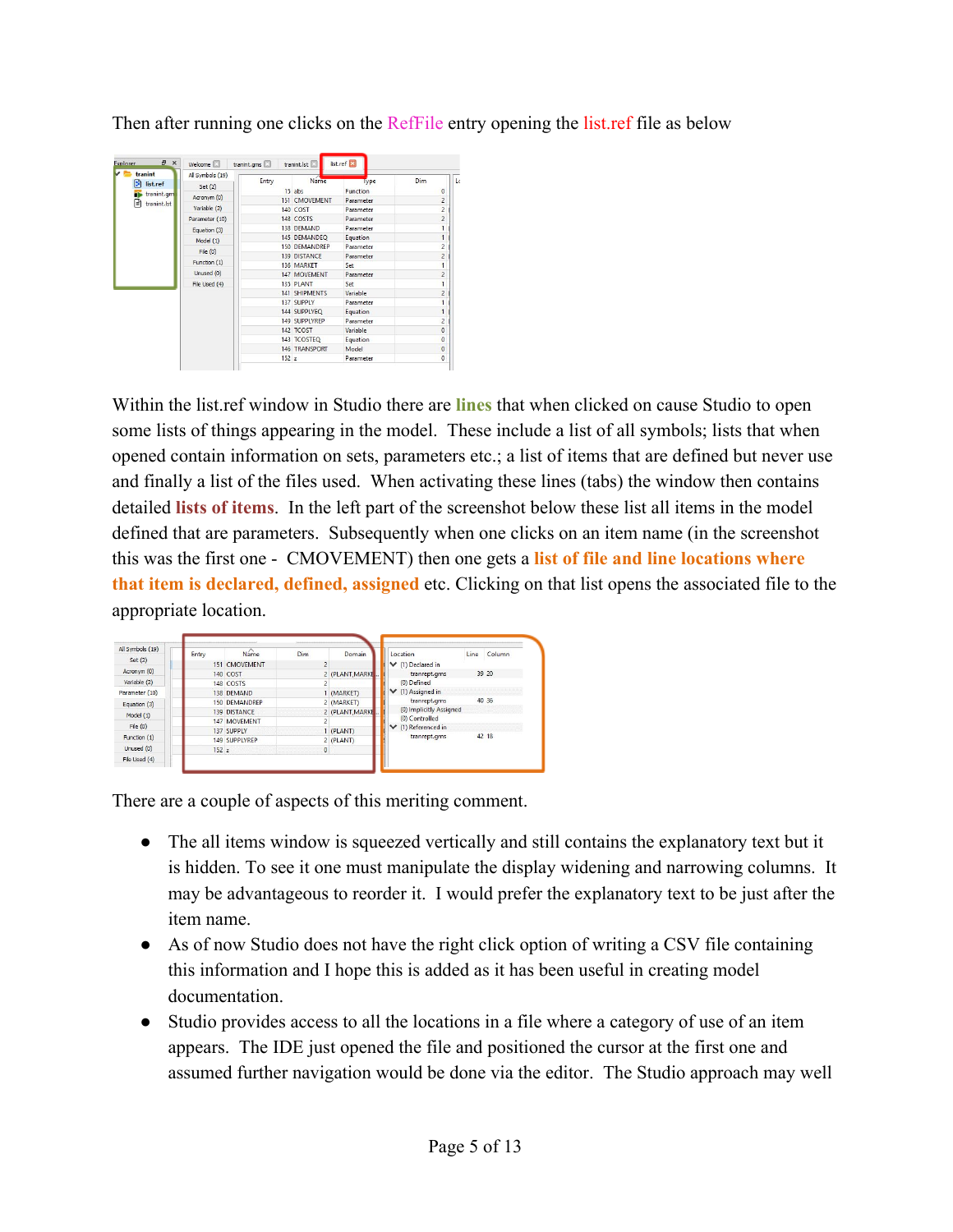create long lists in some cases perhaps hindering easy navigation and may or may not turn out to be an advantage.

● There is an aspect of the reference file design that influences the contents of the list of files used that affects the output in both the IDE and Studio. In particular if a file is included without any GAMS keywords it will not be listed. For example the file **dataforimport** in the example below would not be in the list of files.

```
Parameter datatoimport(mysets) /
$include dataforimport
/;
```
# <span id="page-5-0"></span>2.2 An improved version of GDX viewer

The GDX file viewer in Studio is now improved with inclusion of a table viewer and some manipulation possibilities. This supports user directed opening of a **GDX file** and facilitates examination of its contents. On selection of an item in the GDX file the viewer generates a list or a table based representation (depending on whether list or table view is chosen at bottom). Under table view only items with 2 or more dimensions are displayed with the last dimension put into the header of the table. The IDE capabilities of dragging and dropping of items and reordering where sets appear is not currently available, but is planned for the future. As in the last version, Items can be sorted alphabetically or from small to large by clicking on the **tabs as in the windows explorer**.

| $\equiv$ |              |                    |                      |                   | excelincharge.gdx | list.ref         | tranint.lst               |           | tranint.gms | Welcome <sup>[22]</sup> |                | F X             | Explorer |  |
|----------|--------------|--------------------|----------------------|-------------------|-------------------|------------------|---------------------------|-----------|-------------|-------------------------|----------------|-----------------|----------|--|
| Upper    | Lower        | Marginal           | Level                |                   |                   | Text             | Records                   | Dim       | Type        | Name                    | Entry          | excelincharge   | $\vee$ . |  |
|          |              |                    | $\sim$<br><b>TUU</b> | <b>CALIFORNIA</b> | COLORADO          | 3 satisfy demand | <b>DEMANDbal Equation</b> |           | excegdx     |                         |                |                 |          |  |
|          |              | 200                | <b>MONTANA</b>       | COLORADO          |                   |                  |                           | Parameter | misc        | 4                       | <b>tranint</b> | $\vee$ $\vdash$ |          |  |
|          |              | 100                | <b>UTAH</b>          | COLORADO          | 6 shipment quan   |                  |                           | Variable  | 1 ship      |                         | я<br>list.ref  |                 |          |  |
|          | 0            | 0 27.7500000000005 |                      | CALIFORNIA        | <b>WASHINGTON</b> |                  |                           |           |             |                         |                | tranint.gms     |          |  |
|          |              |                    | 200                  | <b>MONTANA</b>    | <b>WASHINGTON</b> | 2 observe supply |                           |           | Equation    | 2 SUPPLYbal             |                | tranint.lst     |          |  |
|          | $\mathbf{0}$ | $0$ 0.600000000000 |                      | <b>UTAH</b>       | <b>WASHINGTON</b> |                  |                           |           |             |                         |                |                 |          |  |
|          |              |                    |                      |                   |                   |                  |                           |           |             |                         |                |                 |          |  |

Table view also permits columns to be reordered via drag and drop. Additionally in List view one can choose to suppress display of set elements using the  $\rightarrow$  symbol and when elements are suppressed they do not appear in the Table view. Finally a right click allows writing of a selected section of the list or table view to CSV files.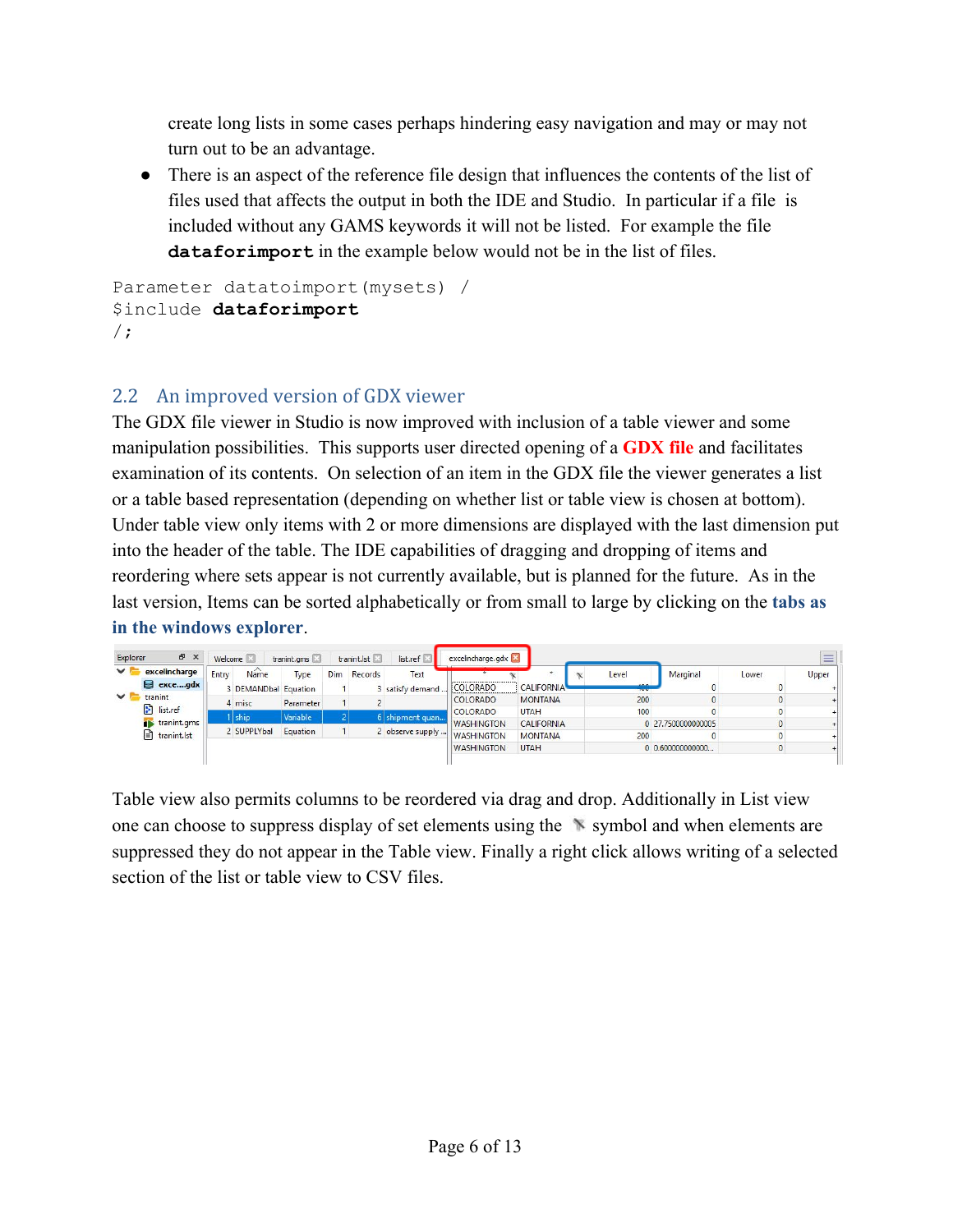# <span id="page-6-0"></span>2.3 Solver choice, license status information moved

In the IDE one chose solvers and found license information under file and settings it is now in the Help>About GAMS dialogue with solver choice under the solvers tab. In the IDE different setups could be used across projects. This is not possible within Studio and would need to be embedded in model specific files.

# <span id="page-6-1"></span>2.4 Command line editor

GAMS contains many possible command line entries. A new feature that has been added to

Studio is the command file editor. This is accessed by pressing the box labeled with  $\|\cdot\|$  that appears on the right-hand side of the Studio window



When that box is pressed than the command line editor expands as follows

| THE LUILUMING VIEW LIED<br>Option                                                |      |                   |                     |                |              |                                              | $B$ >            |
|----------------------------------------------------------------------------------|------|-------------------|---------------------|----------------|--------------|----------------------------------------------|------------------|
| $\blacktriangleright$ -<br>$\sqrt{3}$<br>gdx=it Reference=list LimRow=0 LimRow=3 |      |                   |                     |                |              | $\Omega$ v                                   | $A$ $\mathbb{R}$ |
| <b>CONTRACTOR</b><br>$V_{011}$                                                   |      | مبيادا<br>⌒       | Bearch Option       |                |              |                                              |                  |
| gdx                                                                              |      | <b>CONTRACTOR</b> | Option <sup>2</sup> | Synonym        | DefValu Type | Description                                  |                  |
| Reference                                                                        | list |                   | Action              |                | CE           | EnumStr GAMS processing request              |                  |
|                                                                                  |      |                   | AppendExpand        | AE             |              | Enumint Expand file append option            |                  |
| LimRow                                                                           |      |                   | AppendLog           | AL             |              | Enumint Log file append option               |                  |
|                                                                                  |      |                   | AppendOut           | A <sub>O</sub> |              | Enumint Output file append option            |                  |
| LimRow                                                                           |      |                   | AsyncSolLst         |                |              | Enumint Print solution listing when asynchro |                  |

where the commands that are now being used in the command line box appear in the left side of the window and the possible command line entries are listed within the right window. Also if one goes into the box **labeled search option** and starts typing characters then the commands listed in the right-hand window will only be those which contain those characters. Once an option has been found if it is selected and F1is pressed then documentation on that option is displayed. Also if one wishes to change the value for it then when it has a presecified set of choices a gray **>** symbol will appear beside it. In turn, when that is clicked on a dropdown menu of alternative values and their meaning appears. Then when one double clicks on a choice or the option name as it is designated as a changed option and is placed in the left hand box and in the command line. In the left-hand box one can select the value in the cells underneath the value column and change it if desired. I found the mouse operations a little strange to work with but if you restrict your operations to the cells falling under the value column and either make choices or start typing then you can make changes.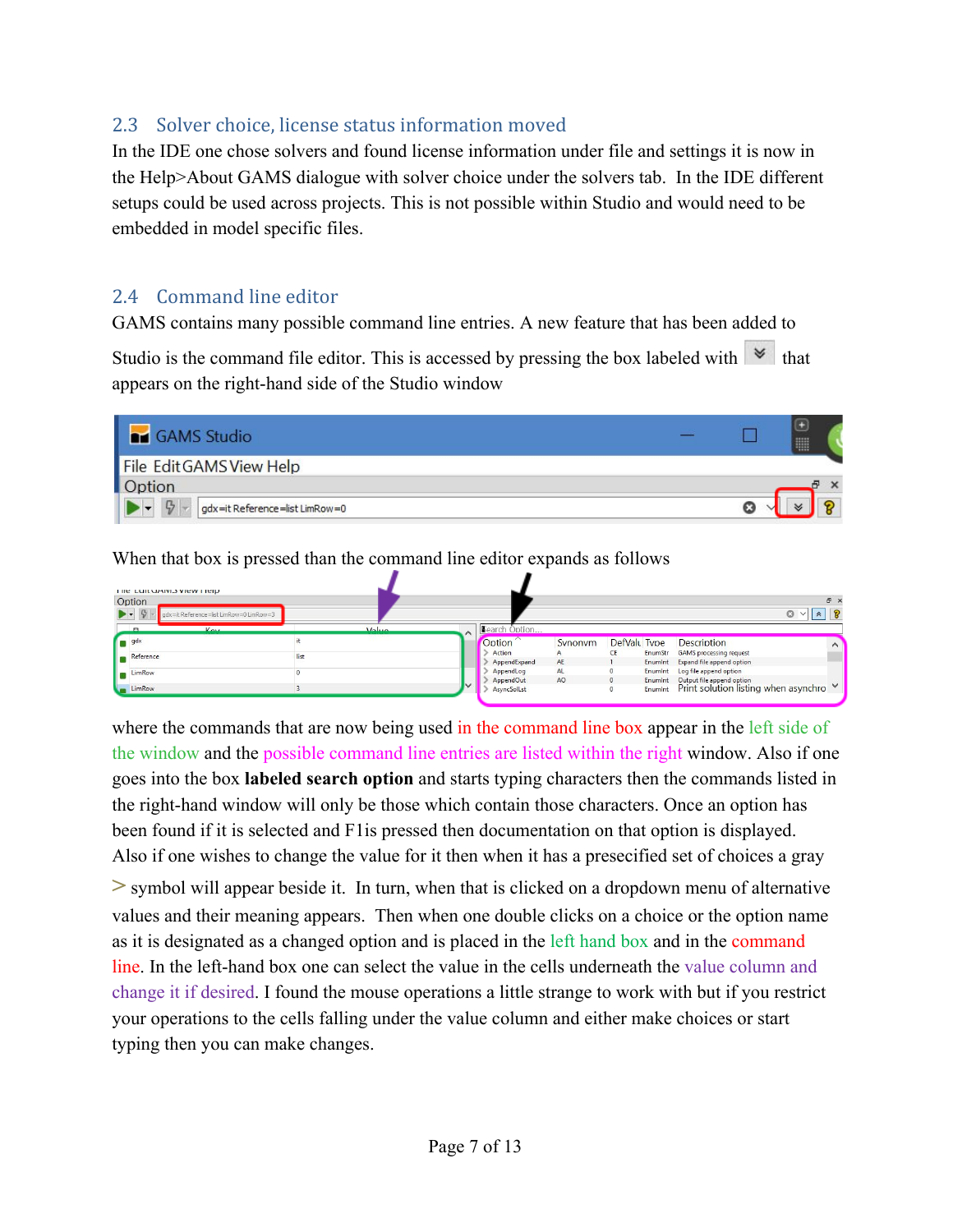# <span id="page-7-0"></span>2.5 Defining your own library

In my teaching I find it valuable to have my own library of examples. Years ago I participated with GAMS staff in the development of a way that a user could set up their own library creating a "glb" file then permit access to it through the IDE. This is discussed in the document [Creating](http://www.gams.com/mccarl/createlib.pdf) [a User Library for use in the IDE.](http://www.gams.com/mccarl/createlib.pdf) This is now supported in Studio. To provide access one needs to place the glb file in a specific file location that varies across platforms. That location can be identified by navigating through the File>Settings>Misc>Open Location dialogue then one can subsequently place the glb file there. Also note that within the GLB file there is an entry for LibraryName which is the name that will be used to identify the library in the GAMS Library Explorer.

```
Version = 5
LibraryName = McCarl Class.glb
Columns = 4
1 = Name
2 = Notebook Section
```

|                     | Model Library Explorer |              |                    |                                       |      |                              |  |                           |                  |                  |                    |                          |
|---------------------|------------------------|--------------|--------------------|---------------------------------------|------|------------------------------|--|---------------------------|------------------|------------------|--------------------|--------------------------|
| Search:             |                        |              |                    |                                       |      |                              |  |                           |                  |                  |                    |                          |
| Model Library (424) |                        |              | Test Library (792) | API Library (56)                      |      | Data Utilities Library (123) |  | EMP Library (104)         | FIN Library (42) | NOA Library (78) | PSO Library (31)   | B McCarl Class.glb (701) |
| SeaNr               | Lic                    | Name         |                    | <b>Application Area</b>               | Type | Contributor                  |  |                           |                  |                  | <b>Description</b> |                          |
| 001                 | G                      |              |                    | TRNSPORT Management Science and OR LP |      | Dantzig, G B                 |  | A Transportation Problem  |                  |                  |                    |                          |
| 002                 | G                      | <b>BLEND</b> |                    | Management Science and OR LP          |      | Dantzig, G B                 |  | <b>Blending Problem I</b> |                  |                  |                    |                          |

I also think there is room for improvement in the Library Explorer access procedure. In particular I feel that it is unnecessary to include the glb file extension in the library name and also that it would be nice to allow the user to reorder the list of accessible libraries plus collapse items from that list that are of little interest into one aggregate "other" category. For example given the possibility I would collapse the ones from Test Library through PSO Library into an others tab and would move McCarl Class up toward the front. Such a choice would clearly differ from user to user.

# <span id="page-7-1"></span>2.6 Option to jump to first compilation error

For a long time I have wished that GAMS would reposition the LOG and LST files to the first error message when compilation errors appear. There is some progress in that direction in Studio with options controlling behavior in File>Settings>General although for now there seems to be a bug in this as I was told "If you check the **Jump to the first compiler error option** and uncheck **Open lst file after run**, it actually works, and you jump to the first error in the gms file. But if both are checked, nothing happens." This results in the cursor being repositioned to the place in the original GMS file where if you hover over the  $\bullet$  then the error message appears as follows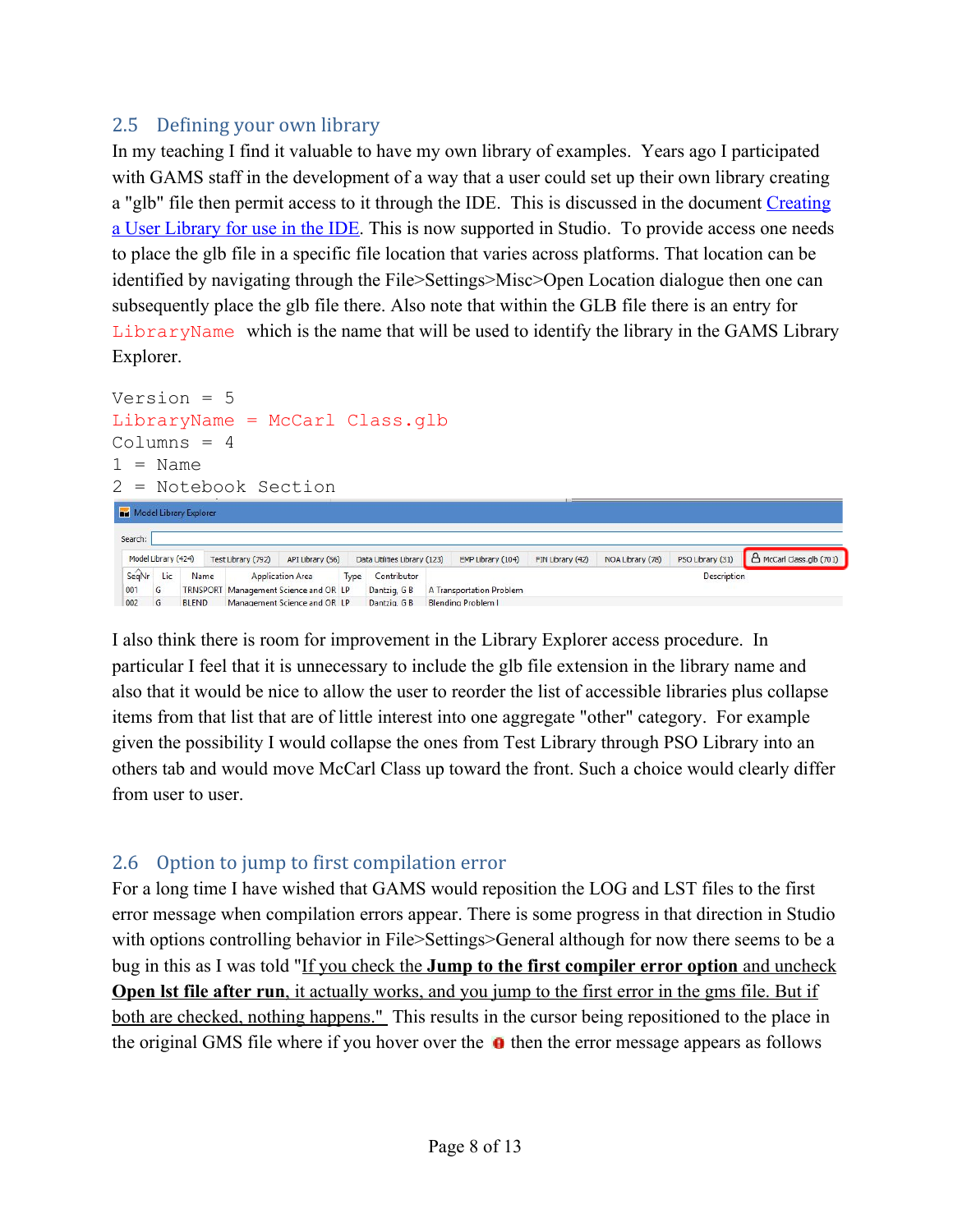

Also I would note that I think it would be better if the log file was always repositioned to the first error message) as it allows better navigation when there are multiple relevant error messages that are not in close proximity in the GMS file.

# <span id="page-8-0"></span>2.7 What is in Studio?, What is not? and What could be improved?

There are a number of features in the IDE that are not in Studio or vice versa plus things I like and things in my very limited Studio use that I find annoying or potential subjects for improvement.

# **Those uniquely in the IDE are**:

- Ones I judge to be of substantial use that I would like to see come into Studio Option file editor; Find in files; Option to delete 225a directories; More powerful GDX viewing; Permanently visible run button and command line box (not controlled by checking the View> option line); Menu driven GDX file differencing; Ability to choose default solvers; and Means for adding default contents to command line in the File>Setting>Execute command.
- Of lesser value but still convenient Ability to manipulate syntax coloring; Ability to use alternative GAMS versions at execution time (maybe not until Studio is stable); More context (project or default) specific solver selection menu and Ability to stop MIP solves by the user through the process window. I also found occasional value in Menu driven Text differencing; and Spell checking.
- Things I am glad are gone Script recording (the scripts never worked right for me due to possible project changes) and Chart creation in the GDXviewer (I thought it did not work well or give enough user control).

# **Those uniquely in Studio are:**

• Ones of substantial use: Help integration through the F1 key; Automatic insertion of closing character for brackets and quotes; Command line parameter editor; Option to jump to first compilation error (as covered above); Writing of less files to disk (optionally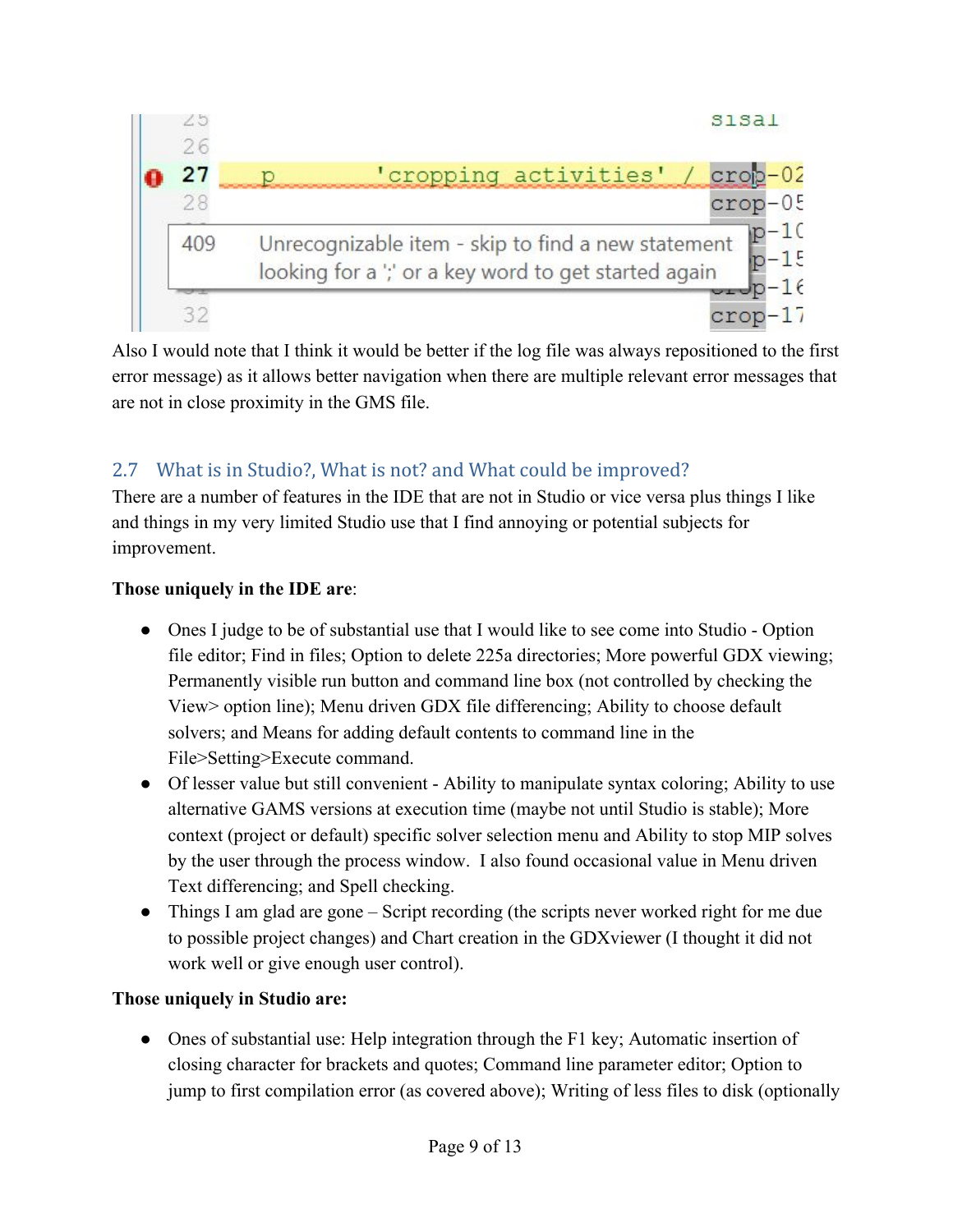no LOG); GDX viewer sorting/element suppression; and Use of the lightning bolt to stop MIPs in process when user says to do it.

• Another that has some benefit: Option for automatic GDX file creation

#### **Things in Studio I wish would be improved**

Beauty is in the eye of the beholder and in my eye I think there is room to make some improvements. I have been told some of these are in process (see the \*\* below). In particular I would like to see in terms of: Elimination of option to hide command line box and run button\*\*; Better implementing documentation view (as discussed below); Adding a solver option file editor\*\*; Expanding capabilities of the GDX file viewer\*\*; Putting in a choice or action to replace tabs with spaces when files are opened or when cut paste occurs; Providing less cumbersome access to McCarl guide; Adding a library of McCarl guide and User guide examples; Allowing one to hide some of the over supply of libraries in the Library Explorer as discussed above; Implementing something that could clean up extraneous files (Unneeded LXI, LST, LOG, 225a, GDX, and maybe put utility); Improving the documentation search so it can find more things (right now it fails to find refreader and <); and Improve the prioritization of search results as I find many to be irrelevant and that the important ones often appear lower in lists.

#### **Things that differ that I am unsure about:**

● Project files versus Explorer Groups

# <span id="page-9-0"></span>2.8 A difficulty I had in using Studio

I opened documentation access through Help and it docked the documentation window at the top of my screen with the top bar inaccessible. This made it impossible to use that bar to close or move the documentation window. Also I found that window was restricted to always be on top which located it in front of the Studio editing window so initially I could not access the rest of Studio. Furthermore, I found that despite using the control f2 sequence discussed below that on my machine the docking that hides the top bar occurs every time I open the documentation and use a maximize command to make the document fall outside the Studio desktop. In turn despite closing and reopening the Studio I initially could not figure out how to get rid of the documentation window, nor could I get into the editing part of the Studio. Later I figured out I could narrow the window from side to side until I could see the view tab and uncheck the view of the Help.

Through GAMS support I was informed Control F2 resets the view closing the Help window which I now use. I was also told running Studio with command line options like **--reset-view** would work although I think this is not so useful as I believe it a rare user who wants to run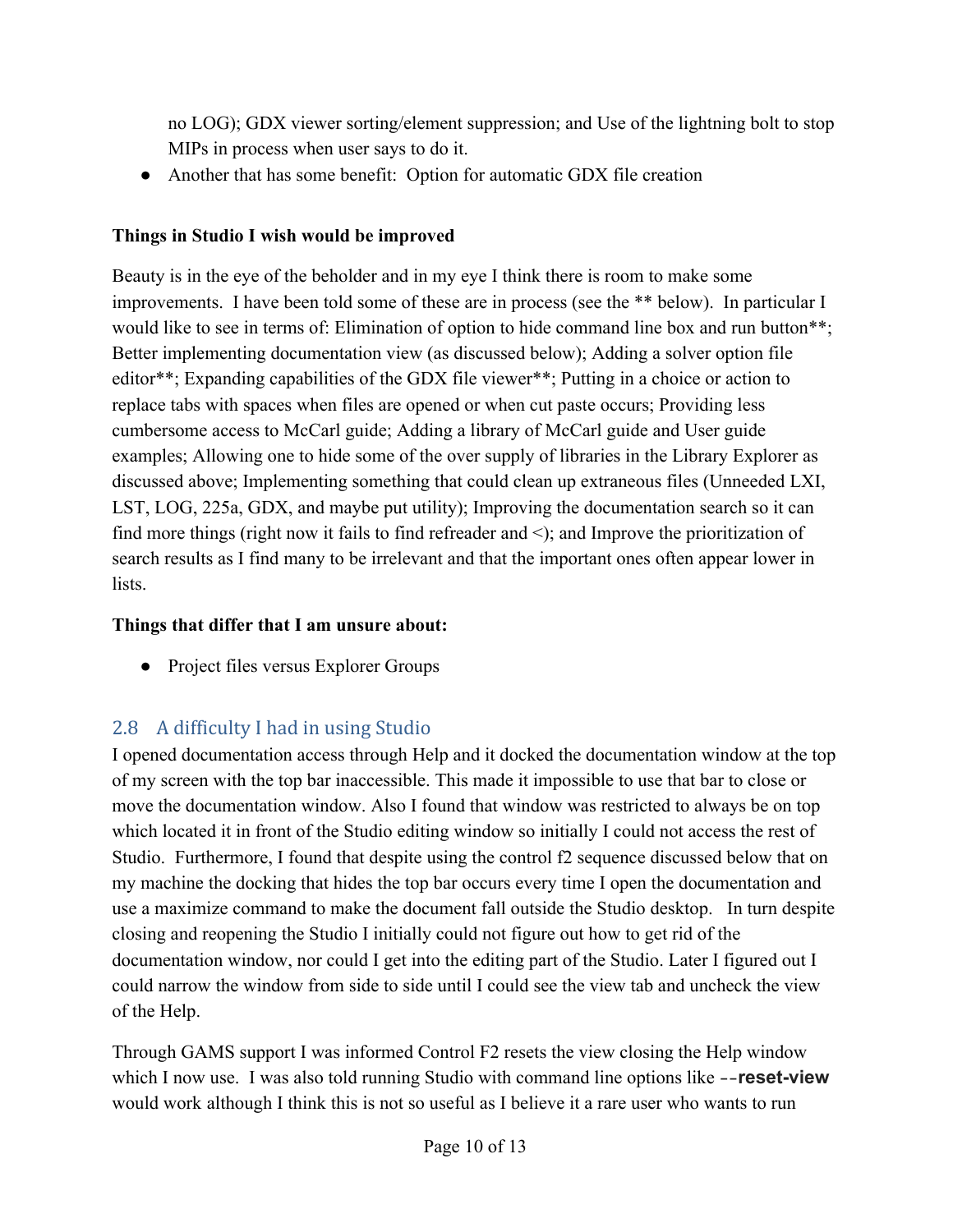Studio through the command line. I hope GAMS can fix this odd docking behavior. I also find the documentation access to be rather awkward in its placement and docking behavior. I find the help sometimes goes in the main Studio window and other times in a separate window sometimes in a strange place on the desktop without me having any way of knowing which will occur. Finally I feel that the desktop undocked documentation and other such windows should be set up so they are not always on top.

# <span id="page-10-0"></span>2.9 Can we get better control over the font size on the documentation?

My computer in native mode wants to use high resolution and the fonts are small. This makes the Studio documentation quite hard to read for my eyes. Unfortunately, changing the resolution and blowing up the font size through Windows display options leads to some weird behavior with some software. For me I would like it if control  $+$  (really control  $=$  without the shift) would blow the font up in the documentation window like it does in browsers. I did find control shift  $+$ worked but feel it would be nice if this followed the conventions in other programs.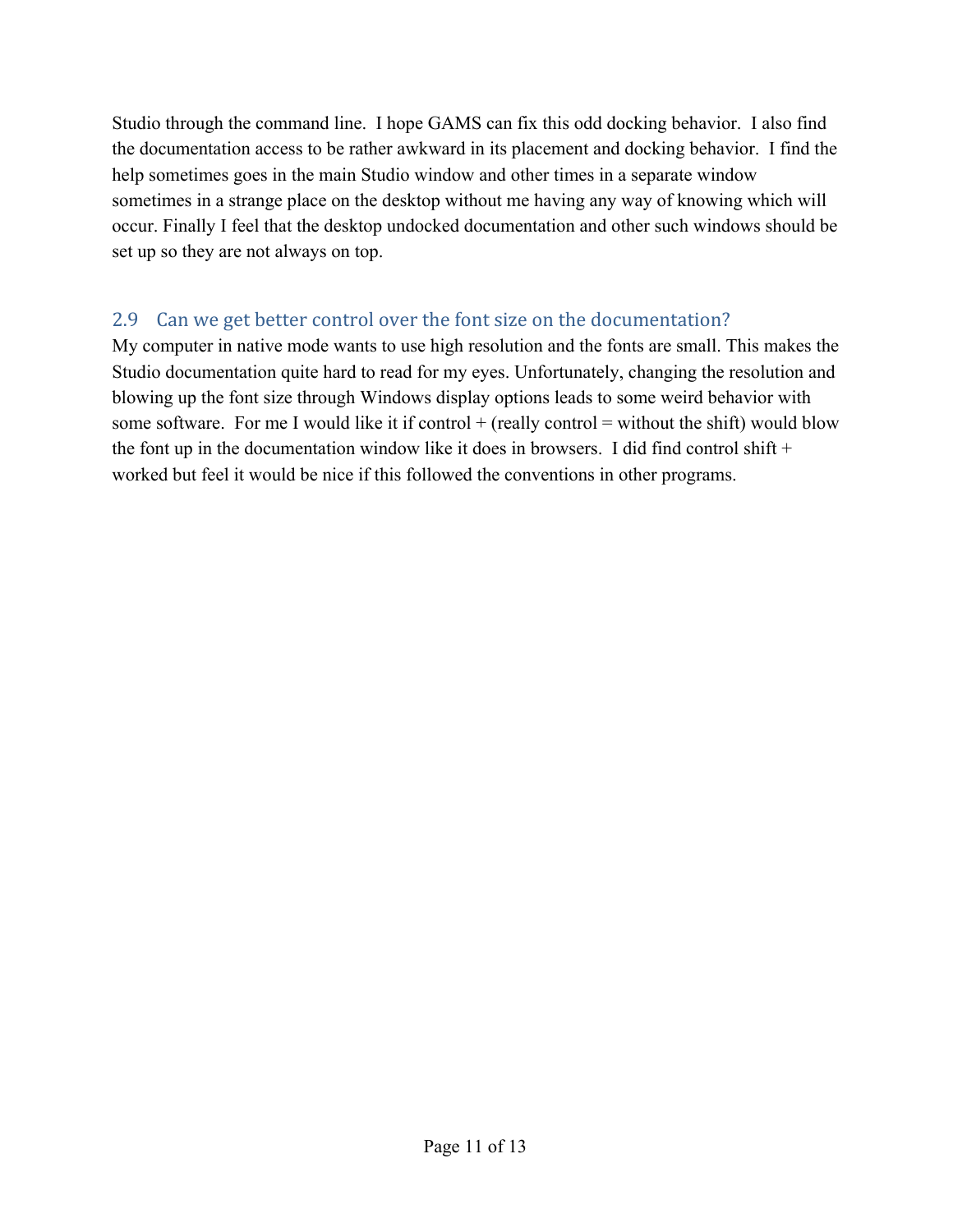# <span id="page-11-0"></span>3 Basic, Advanced and Combined courses offered soon

This year I will again be teaching my family of GAMS courses for basic and advanced users. These courses will be offered in early June when there will still be some snow up in the high country and Arapahoe basin may even still be open for skiing. Dates, times and content are

- Basic to Advanced GAMS class June 24, 2019- June 28, 2019 (5 days) in the Colorado mountains at Dillon (near Frisco and Breckenridge). The course spans from Basic topics to an Advanced GAMS class. Details are found at [https://www.gams.com/fileadmin/news-events/Basic\\_to\\_Advanced\\_GAMS\\_Modeling2019.p](https://www.gams.com/fileadmin/news-events/Basic_to_Advanced_GAMS_Modeling2019.pdf) [df](https://www.gams.com/fileadmin/news-events/Basic_to_Advanced_GAMS_Modeling2019.pdf) .
- Basic GAMS class June 25, 2019- June 26, 2019 (3 days) in the Colorado mountains at Dillon (near Frisco and Breckenridge). The course starts assuming no GAMS background. Details are given at [https://www.gams.com/fileadmin/news-events/Basic\\_GAMS\\_Modeling2019.pdf](https://www.gams.com/fileadmin/news-events/Basic_GAMS_Modeling2019.pdf).
- Advanced GAMS class June 26, 2019- June 28, 2019 (3 days) in the Colorado mountains at Dillon (near Frisco and Breckenridge). The course is for users who have a GAMS background. Details are found at

[https://www.gams.com/fileadmin/news-events/Advanced\\_GAMS\\_Modeling2019.pdf](https://www.gams.com/fileadmin/news-events/Advanced_GAMS_Modeling2019.pdf) Further information and other courses are listed on [http://www.GAMS.com/courses.htm](http://www.gams.com/courses.htm) . Note I also give custom courses for individual groups a couple of times a year.